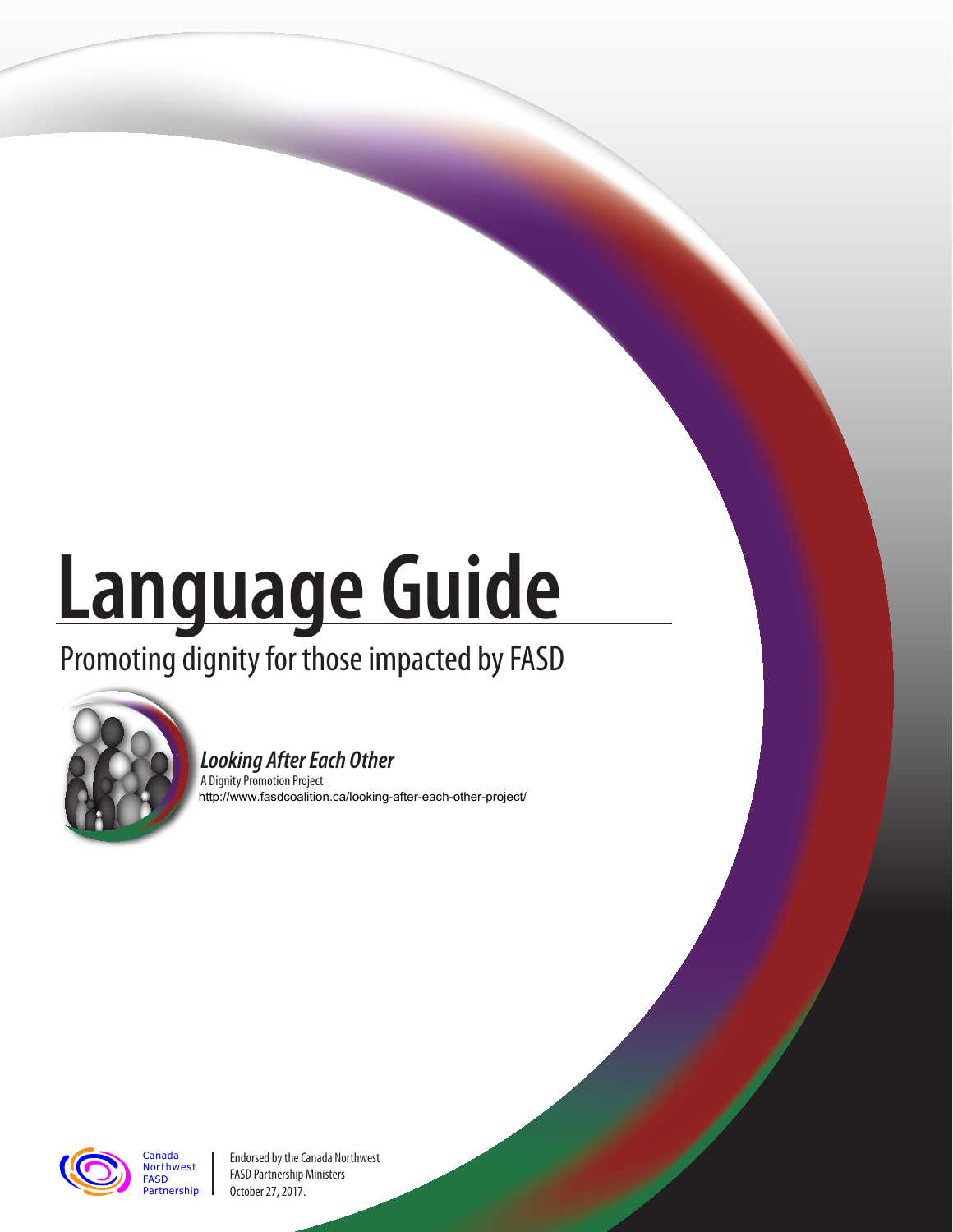This guide is intended to provide alternative words or phrases for those commonly used in society. We propose these be used in an effort to promote the dignity of those with FASD and their families.

#### **People with FASD**

| Instead of:                         | <b>Please Use:</b>                                                                                                    | Why?                                                                                                                                                                                                                                                                                                                                                                                                            |
|-------------------------------------|-----------------------------------------------------------------------------------------------------------------------|-----------------------------------------------------------------------------------------------------------------------------------------------------------------------------------------------------------------------------------------------------------------------------------------------------------------------------------------------------------------------------------------------------------------|
| Suffering with                      | Person/Individual with FASD                                                                                           | Many people who have FASD find these words offensive because they imply<br>that they are not living happy, productive lives. People with disabilities<br>would like others to focus on their strengths and positive attributes. People                                                                                                                                                                          |
| Damaged by                          |                                                                                                                       | with FASD don't perceive themselves in these negative ways and aren't look-<br>ing for people to feel sorry for them.                                                                                                                                                                                                                                                                                           |
| Living with FASD                    |                                                                                                                       | The FASD community has removed "living with" to reflect the language used<br>to describe other disabilities/conditions.                                                                                                                                                                                                                                                                                         |
| <b>FASD kids</b>                    |                                                                                                                       | The FASD community prefers to use "person first" language. This means that<br>you talk about a person that has a disability (as well as many other traits)<br>rather than presenting the disability as the whole of who they are. Another<br>example would be "a person with an addiction" rather than an "addict".                                                                                             |
| (Innocent) Victims<br>0r<br>Injured |                                                                                                                       | These words imply that there has been a perpetrator and is very negative<br>towards mothers. Many people with FASD do not blame their mothers, and<br>they don't want others to. Birth mothers do not seek to harm their children.<br>This language jeopardizes both women's willingness to seek help and<br>children's future relationships with their mothers.                                                |
| Afflicted by                        | Affected by/Impacted by                                                                                               | This presents a more neutral tone to their disability. The term afflicted<br>presumes that the person does not lead a happy, productive life.                                                                                                                                                                                                                                                                   |
| <b>External brain</b>               | Support person /circle /network /coach                                                                                | The term external brain was created many years ago to give people an<br>understanding that someone with FASD may require coaching at times to<br>help with certain brain functions, like memory or problem solving. However,<br>it has since been rejected by some as offensive because it implies that they<br>need a whole new brain to be "normal". A support person is a more accurate<br>and neutral term. |
| Mentally disabled                   | Cognitive or neurodevelopmental<br>disability<br>Note: terminology will be dependent<br>on the province or territory. | This language is used in the United States, and can be found in their litera-<br>ture, but is not seen as acceptable in Canada as a way to describe people<br>who may have cognitive challenges.                                                                                                                                                                                                                |

#### **Women who drank during pregnancy**

| Instead of:                                                       | <b>Please Use:</b>                                              | Why?                                                                                                                                                                                                                                                                                                                                                                                                                                                                                                            |
|-------------------------------------------------------------------|-----------------------------------------------------------------|-----------------------------------------------------------------------------------------------------------------------------------------------------------------------------------------------------------------------------------------------------------------------------------------------------------------------------------------------------------------------------------------------------------------------------------------------------------------------------------------------------------------|
| Admitted to alcohol use                                           | Confirmed alcohol use                                           | The term admitted implies that this is a confession of wrongdoing and has a<br>moral judgement overtone. The term confirmed is neutral.                                                                                                                                                                                                                                                                                                                                                                         |
| Alcoholics/addicts<br>0r<br>Women who choose to drink             | Women who use alcohol or drugs                                  | Research tells us that women do not intentionally seek to harm their unborn<br>children. Some women may be unaware of their pregnancy when drinking<br>heavily. Some women have addictions and mental health challenges and<br>find quitting extremely difficult despite pregnancy. Some women have<br>abusive partners who pressure them to drink while pregnant.<br>Shaming women with these words does not promote prevention efforts, but<br>rather makes women afraid to seek services that may help them. |
| Don't care about their children<br>0r<br><b>Bad parents</b>       | <b>Parents or Caregivers</b>                                    |                                                                                                                                                                                                                                                                                                                                                                                                                                                                                                                 |
| <b>Poor Choices</b><br>0r<br>Irresponsible<br>0r<br>Child abusers | There is no replacement<br>language.<br>Do NOT use these terms. |                                                                                                                                                                                                                                                                                                                                                                                                                                                                                                                 |